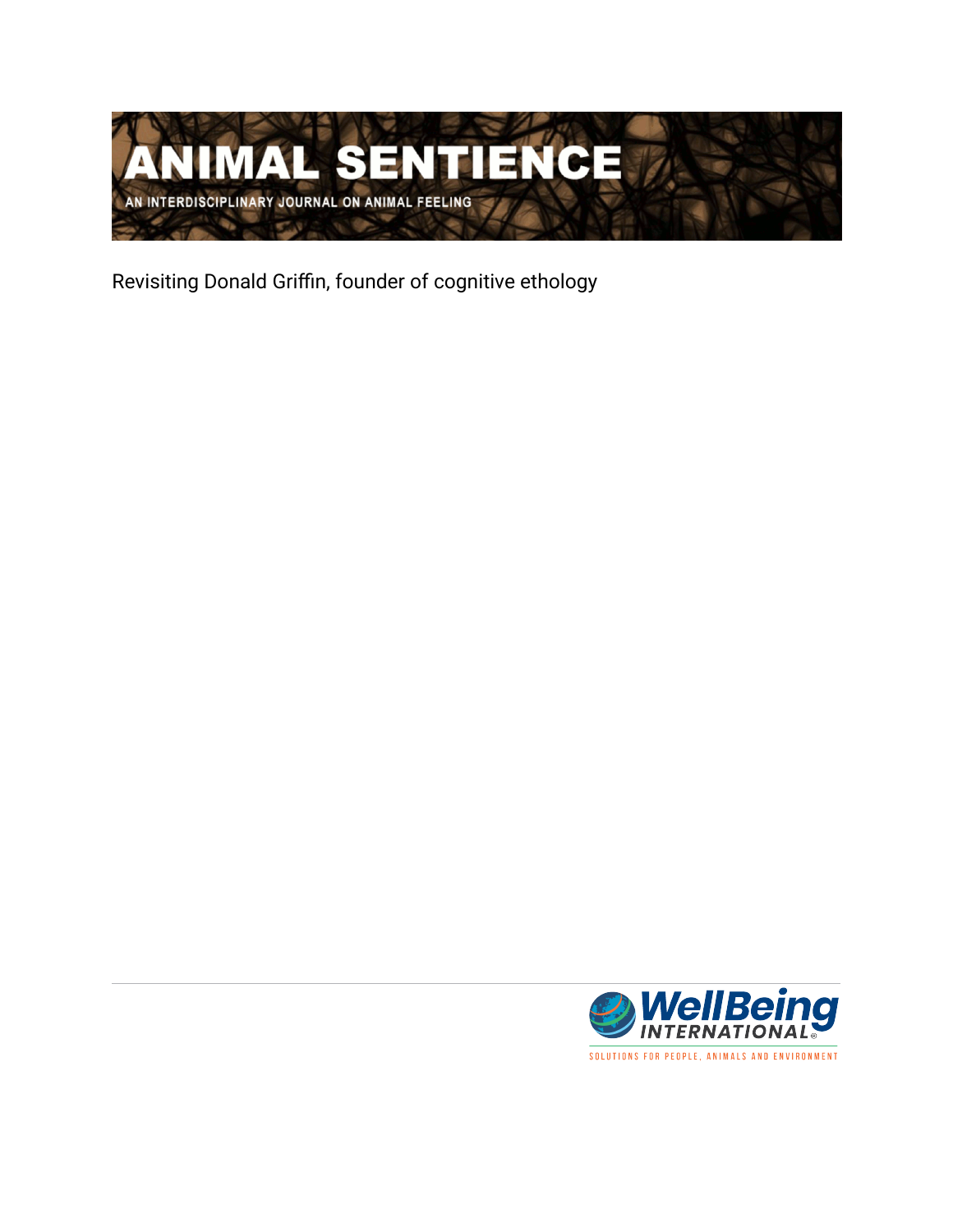## **Revisiting Donald Griffin, founder of cognitive ethology**

Commentary on **[Rowan et al](https://www.wellbeingintlstudiesrepository.org/animsent/vol6/iss31/1/)**. on *Sentience Politics*

#### **Carolyn A. Ristau**

Independent Scholar

**Abstract:** Donald Griffin's writings, beginning with *The Question of Animal Awareness* (1976), strove to persuade scientists to study the possibility of animal sentience, the basis of Rowan et al.'s efforts to promote animal well-being. Facing great hostility (but also some acceptance) for his ideas, Griffin initially avoided animal welfare advocacy, fearing it would further undermine his efforts to gain recognition of animal sentience. In later years, however, he began to ponder the ethical implications of animal sentience, intending to study wild elephants' communication and social behavior to better understand their *experienced* life and apply it to improving conservation methods. As he recognized, ethical considerations require strategic prioritizing.

> **[Carolyn A. Ristau](mailto:carolynaristau@aol.com)** is a cognitive ethologist whose research includes field studies of cognition and communication in primates and plovers as well as explorations of human conflicts, community, and conservation, predominantly in Africa. She is writing a biography of the revolutionary cognitive biologist, Donald R. Griffin, founder of Cognitive Ethology. **[Website](https://www.researchgate.net/profile/Carolyn-Ristau)**



#### **1. Griffin's** *Question of Animal Awareness* **(1976)**

I have spent the last several years researching and writing a biography of Donald R. Griffin (1915- 2003), the scientist who founded the fields of bat echolocation and cognitive ethology. I had the privilege of being a member of his lab at Rockefeller University and knowing him through his later years. For Griffin, cognitive ethology was the study of animals' mental experiences as they live in their natural environments. The editor *of Animal Sentience* challenged me to "channel" Griffin in a commentary on the excellent target article by Rowan et al (2022). I will try.

Griffin's essential concern in cognitive ethology was to provide evidence of animal consciousness. He was intent on persuading scientists of the evolutionary likelihood of animal sentience and the need for scientists to study the phenomenon. During his lifetime, some scientists agreed, but overall, he was deeply disappointed in their reluctance and outright hostility.

Griffin would agree with Rowan et al that "it is difficult (and maybe impossible) to prove conclusively that any organism is sentient." He too searched for the best *approximate* renderings of animals' internal states, including their feelings. He created the term, "zoomorphism," as an approach to counter human-centric "anthropomorphism" and "mechanomorphism," the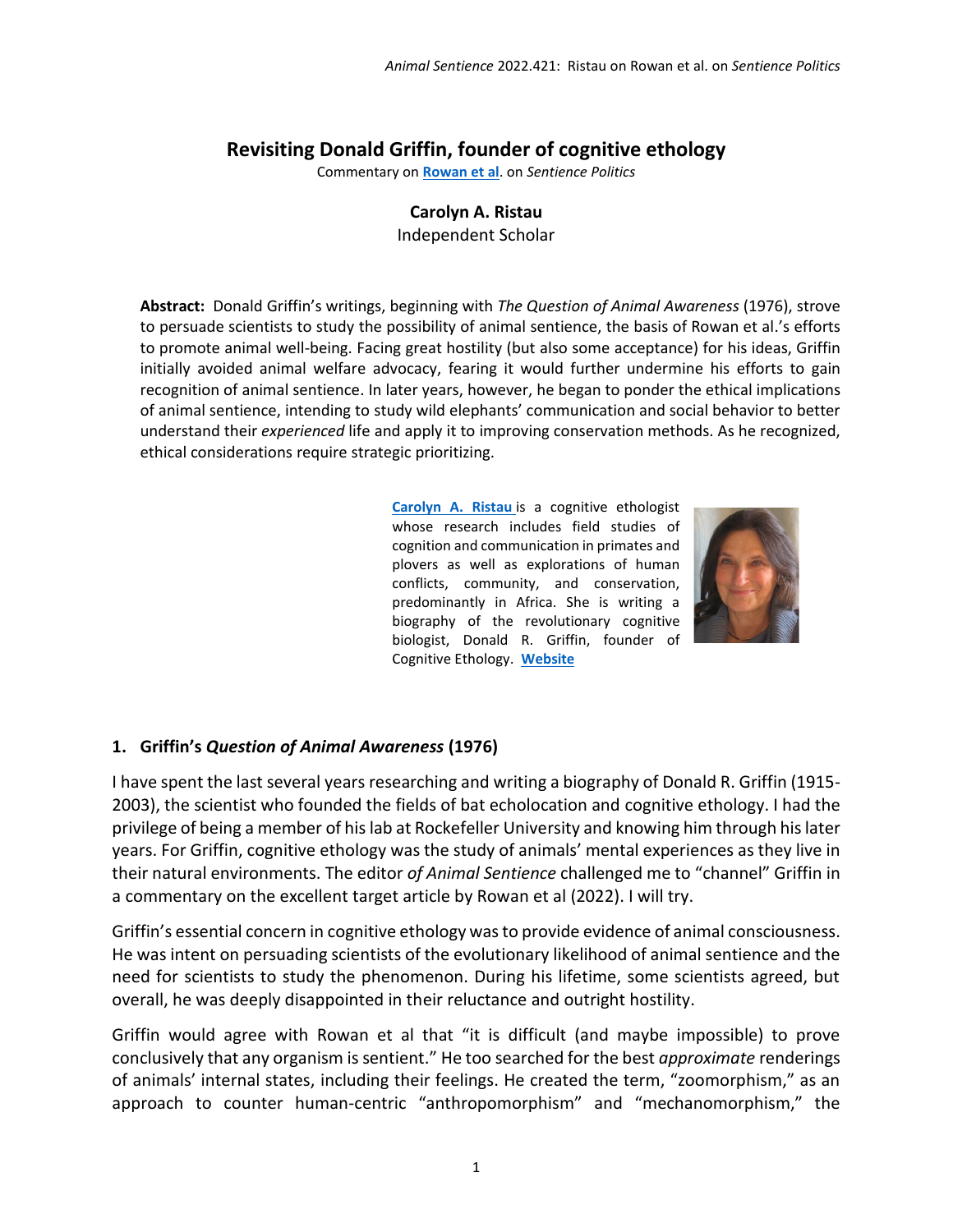behavioristic view of animal behavior. Balanced "zoomorphism" takes into account as much as we can know of the perceptions and world of any individual animal (Griffin, 2003, July 27). (This is closely related to Jacob von Uexküll's 1909 concept of an animal's "Umwelt.") Griffin continually sought converging lines of evidence to support animal consciousness, in particular, potential neural correlates of consciousness, versatile adaptability to new challenges, and animal communication. This includes the challenge of two-way communication between humans and animals, as exemplified by some of the "language" research with apes and parrots (Griffin, 1976).

Griffin would have welcomed the enormous recent growth of interest and progress in the understanding of animals' mental experiences reviewed in Rowan et al's target article. He would also be inspired by the ingenious methodologies and "indirect means" used to assess animal feelings, preferences and negative experiences reviewed in Rowan et al. In many instances, these procedures have served to determine better conditions for farm animals, who have suffered so much pain and abuse. In his time, Griffin lauded the preference experiments reviewed by Marian Dawkins (e.g., 1980) as important beginnings in assessing animal suffering, but noted the "many uncertainties in such investigations" (Griffin, 2001, p. 269). Similarly, despite his enthusiasm for new methodologies, in his inimitable fashion, he would subject the studies to his own thorough scientific assessment.

#### **2. Ethical Issues**

Initially, Griffin focused on evidence that animals are conscious, and only later the specific content of their consciousness. He avoided broaching animal welfare and well-being because of the enormous backlash he encountered in promoting the scientific basis for the very *possibility*  of animal sentience. He feared that any advocacy could only further undermine his efforts.

Yet Griffin was concerned about ethical issues of animal well-being. As a scientist, although he used captive bats and a few other species in his lab's research, he consistently chose the less harmful intrusions. To determine that bats were relying on echolocation and not visual cues in certain situations, he either used goggles or, if that was inadequate, then temporary cement to shut the bats' eyelids; unlike others, he did not permanently blind them. He much preferred fieldwork and observations of animals behaving naturally to laboratory-based work with caged animals. In a note to himself, he asked, "Then the 'ethical thicket:' What do I really think? At present I know only that I don't know." (Griffin, October 30, 2000).

In his last book, *Animal Minds: From Cognition to Consciousness* (2001), Griffin has an entire section on the "ethical significance" of animal consciousness. He immediately goes to the essence of the issue, using as an example, mutilating "an elaborate and efficient machine" vs "inflicting needless pain or suffering" on an animal. Rowan et al. recall Jeremy Bentham's (1789) now celebrated insistence that "[t]he question is … can they suffer." Griffin reflects that we are all, even the confirmed vegetarians, responsible for injury or death to some animals. They might be insects, killed by insecticide on the vegetarian's produce. So, the question becomes one of values: For what ends may we cause harm? and to which species? Which species suffer more than others? How do we know whether they do? With so little knowledge on which to base our decisions in balancing welfare with other concerns, says Griffin, what we can learn about animals'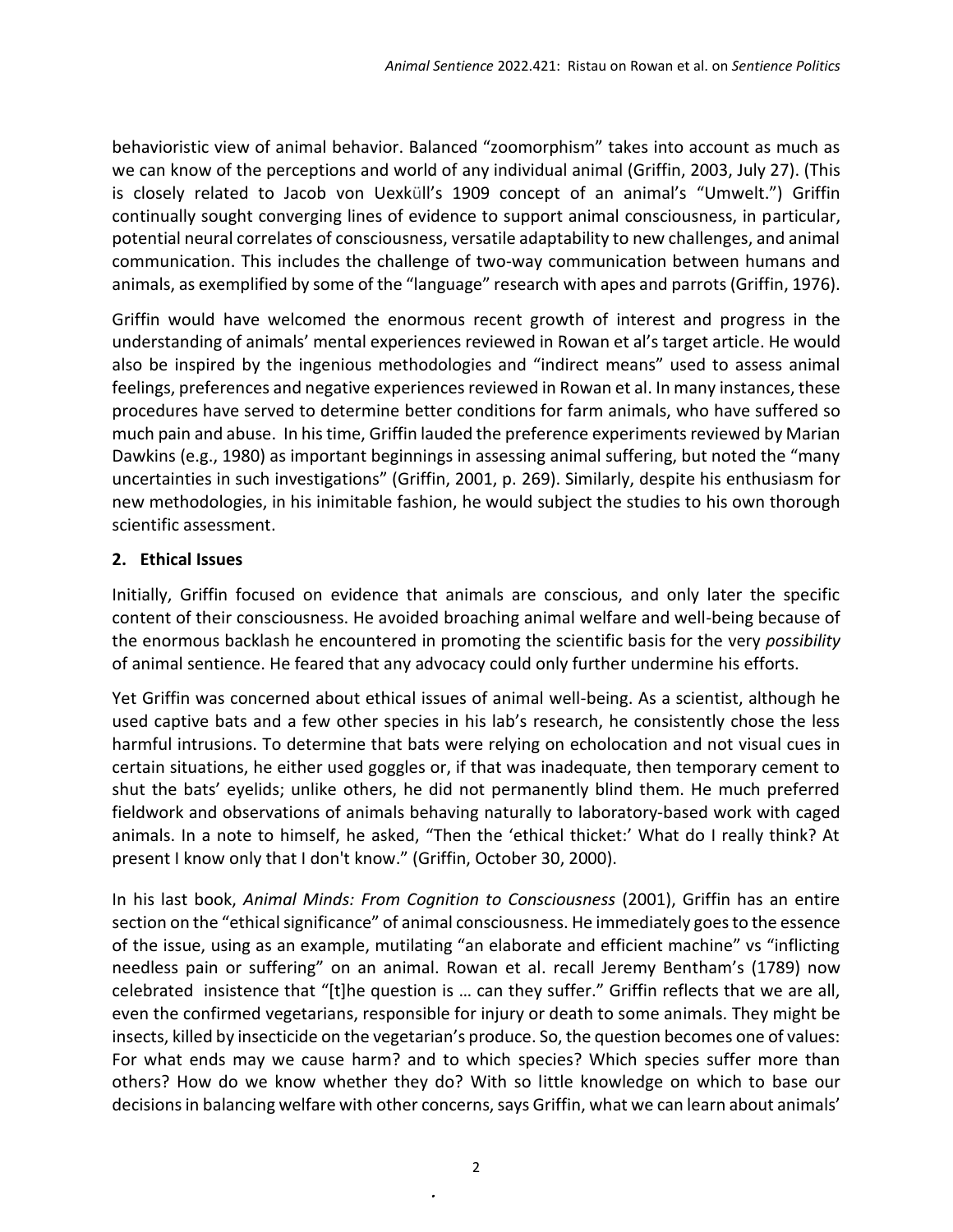subjective thoughts and feelings will be of great utility (Griffin, 2001, p. 264-265). He would surely concur with Rowan et al. that "[we] also need more research on the question of where on the phylogenetic scale sentience emerges."

Griffin reflects also on various philosophical views, focusing on the presumed sentience and cognitive capacities of animals and humans (Ristau, in prep.). He ruminates about those philosophers who define humans by their unique intellect, linguistic abilities and self-reflection, as distinct from other animals, presumed lacking those same abilities (cf. Chapman & Huffman 2018). This becomes a justification for such thinkers to determine who/which species are deserving of sympathy and moral concern. In opposition to such beliefs are the attitudes held by those who focus on indications that many species are conscious. Such philosophers now minimize Block's (1995) distinction between perceptual and reflective consciousness and emphasize concern for animals' well-being. As examples, Griffin cites Routley, Midgley, Jeffrey, Rollin, the Radners, Dupre and Colin Allen (Griffin, 2001, p. 14-17, p. 267-269). Griffin agrees that mankind can benefit greatly from advancements in medicine and science, even though that entails animals suffering pain. He also considers panpsychism but, ever practical, he indicates that, somewhere, one must draw a line (cf. Reber et al. 2022). "How much animal suffering is justified" to engage in activities for our sustenance, our pleasure, our science? These are moral decisions (Griffin, 2000) that should be based on positive values (Griffin, 2001, p. 264-269).

### **3. A Proposed Project about Elephants'** *Experience*

Griffin did believe that attempting to understand the *content* of an animal's consciousness might help us find a way through the "ethical thicket." The elephant was, to him, a good place to begin (Griffin, 2000, 2003). They are highly social beings, supportive of each other, with an extensive communication system, much of it now tabulated and publicly available (Elephant Voices, 2021; see also Baker & Winkler 2020). Even in Griffin's time, some elephant groups had been studied extensively for decades, with many videos of social interactions, including vocalizing. A population of 4000 forest elephants in the Central African Republic had been observed intensively, particularly by Angela Turkalo for 23 years. She recognized over 80 individuals by sight and 3,128 with the aid of her notes and drawings (Turkalo et al, 2013). The whale and elephant researcher, Katherine Boynton Payne (Payne et al, 2003), had been among her collaborators with access to many videotapes and notes. Payne and Griffin planned a joint project using these and conducting fieldwork. In the planned endeavor, the scientific advances in understanding the *experienced* life of elephants would be used to help determine the most appropriate conservation and welfare practices. Furthermore, such information could promote effective public education and compassion for the elephants' and other species' well-being (Griffin, 2003; Strauss & Ristau, 2022). Griffin died, having barely begun the research.

### **4. Middle Ground**

Griffin's views are concerned with prioritizing, also a concern of Rowan et al. Although Griffin applauded Marc Bekoff's research, he probably recognized both the positive and negative effects of Bekoff's (2022) strong advocacy. Griffin hoped that he himself and the "denier" scientists could eventually reach some "middle ground" with non-hostile, rational discussions (Pepperberg,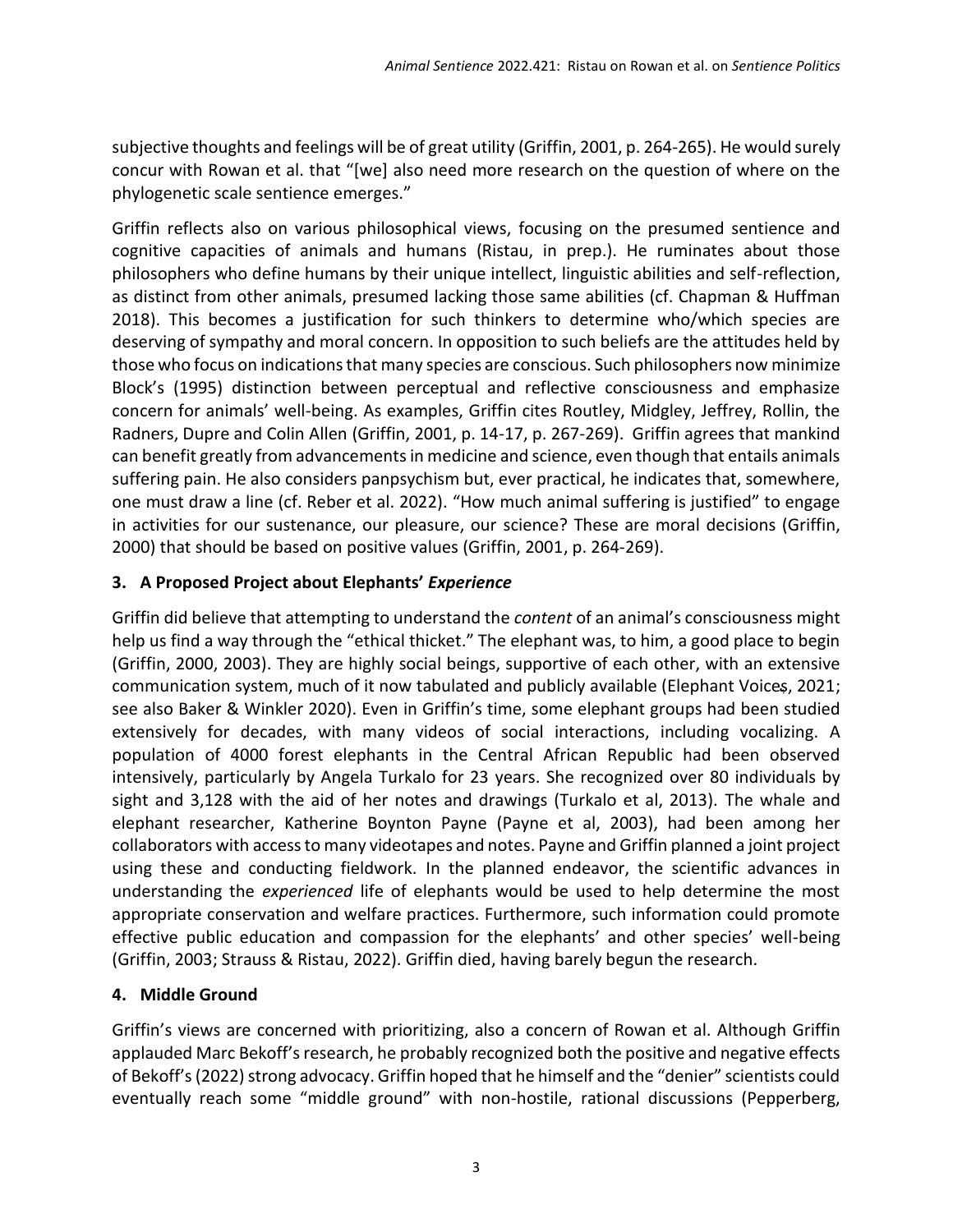2020). Unless the concept of "sentience" is broadened so extremely that its common usage and understanding are lost, I think Griffin would not accept the view of Reber et al (2022) that "All living organisms are sentient." He would, however, be extremely gratified with a scientific approach that begins "from the bottom up," recognizing potential precursors and foundations for evolutionarily (or developmentally) later sentience (Ristau, 2016, commentary on Reber 2016; cf. Reber et al. 2022).

### **5. Prioritizing**

Griffin emphasizes that "ethics and morals should be based on positive values, not merely on the exclusion of supposed inferiors." The difficult cases are not the extremes, but the borderlines. "How much animal suffering is justified to grow crops, eat meat, enjoy hunting or fishing, conduct physiological or behavioral research, test new cosmetics, develop new surgical techniques." (Griffin, 2001, p.268).

I would add that all heterotrophic organisms (Houlbrèque, & Ferrier‐Pagès 2009) must consume other organisms to ensure their own survival, whether the consumed organism is an animal or a plant. Prioritizing hence also concerns what humans choose to eat, and, in the case of the farming of animals, how best to breed, maintain and slaughter them. Beyond the realm of nutritional needs, humans face further prioritization and ethical decisions. Why do we generally assume we have a greater right to habitat and a "good life" than do other creatures of this earth? Scientific and medical explorations face still more dilemmas: balancing the discovery of drugs and treatments that might save human and animal lives against the suffering that might be inflicted on animals in the research to discover the drugs and treatments.

Griffin took care to emphasize his and our ignorance about the extent of an animal's suffering when subjected to different procedures. He also stated, "I do not feel that scientists have any special right to advocate moral judgments in such difficult matters" but cognitive ethology might provide information leading to "better-informed decisions" (Griffin, 2001, p. 268-269.) Finally, it is the balance of demands, the tough ethical decisions that need to be addressed, compassionately and ethically and scientifically. I do believe Donald Griffin would concur with that statement.

# **References**

- Baker, Liv and Winkler, Rebecca (2020) Asian elephant rescue, [rehabilitation](https://www.wellbeingintlstudiesrepository.org/cgi/viewcontent.cgi?article=1506&context=animsent) and rewilding. *Animal Sentience* 28(1)
- Bekoff, Marc (2022) Time to stop [pretending](https://www.wellbeingintlstudiesrepository.org/animsent/vol6/iss31/2/) we don't know other animals are sentient beings. *Animal Sentience.* 32(2).
- Block, Ned (1995) [On a confusion about a function of consciousness.](https://web-archive.southampton.ac.uk/cogprints.org/231/1/199712004.html) *Behavioral and Brain Sciences*, *18*(2), 227-247.
- Bentham, Jeremy 1789 (1970) An Introduction to the Principles of Morals and Legislation. Eds J.H. Burns & H. L. A. Hart, p. xliii. Athlone Press, London.